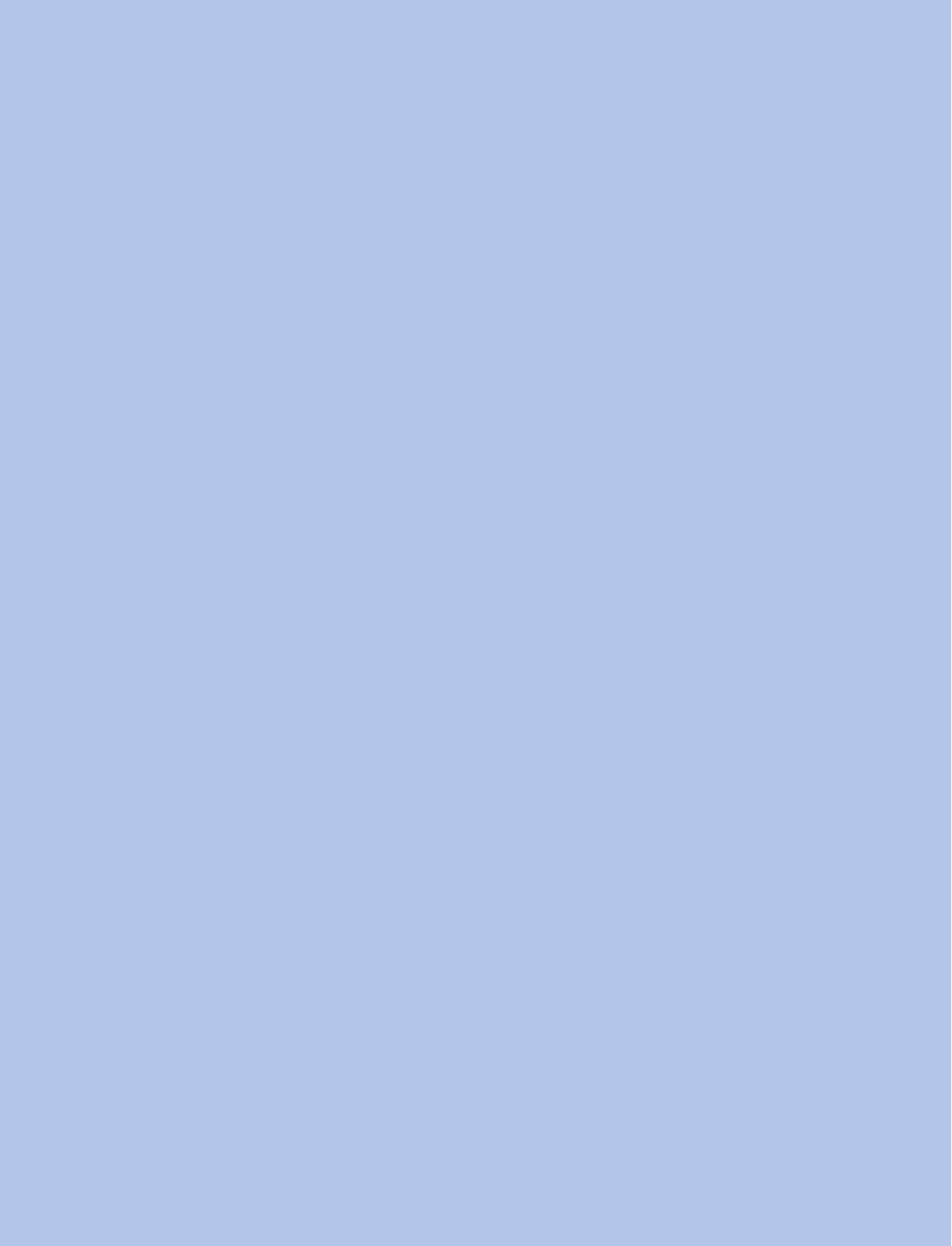# **and Interventional Diagnostic Radiology**

# *Official Journal of the Turkish Society of Radiology*

ISSN 1305-3825 • EISSN 1305-3612 **www.dirjournal.org**

#### **Editor in Chief**

Nevzat Karabulut, MD *Denizli, Turkey*

#### **Section Editors and Editorial Board**

**Abdominal Imaging** Murat Acar, MD Mustafa N. Özmen, MD Mustafa Seçil, MD

**Breast Imaging** Sibel Kul, MD

**Cardiovascular Imaging** Mecit Kantarcı, MD

**General Radiology** Ersin Öztürk, MD

**Interventional Radiology** Cüneyt Aytekin, MD Barbaros Çil, MD Ramazan Kutlu, MD Bora Peynircioğlu, MD

**Musculoskeletal Imaging** Fatih Kantarcı, MD

**Neurointerventional Radiology** İsmail Oran, MD

**Neuroradiology and Head & Neck Imaging** Kubilay Aydın, MD Kader Karlı Oğuz, MD

**Nuclear Medicine & Molecular Imaging** Oktay Sarı, MD

**Pediatric Imaging** Ensar Yekeler, MD

**Thoracic Imaging** Figen Demirkazık, MD

#### **Biostatistical Consultant**

İlker Ercan, PhD

#### **Publication Staff**

**Copyediting** Beril Tavşanlı Sili, PhD **Publication Services** AVES, İstanbul, Turkey *www.avesyayincilik.com*

#### **Contact Information**

Diagnostic and Interventional Radiology Turkish Society of Radiology Hoşdere Cad., Güzelkent Sok., Çankaya Evleri, F/2, 06540 Ankara, Turkey E-mail info@dirjournal.org *Phone* +90-312-4423653 *Fax* +90-312-4423654

Diagnostic and Interventional Radiology *is published bimonthly by the Turkish Society of Radiology. It is peer-reviewed and adheres to the highest ethical and editorial standards. The editors of the journal endorse the* Editorial Policy Statements Approved by the Council of Science Editors Board of Directors *(www.councilscienceeditors.org/services/ draft\_approved.cfm). The journal is in compliance with the* Recommendations for the Conduct, Reporting, Editing and Publication of Scholarly Work in Medical Journals *published by the International Committee of Medical Journal Editors (updated December 2014, www.icmje.org).*

*An electronic edition of* Diagnostic and Interventional Radiology *is available at www.dirjournal.org (ISSN 1305-3825 / EISSN 1305-3612).*

*First ten volumes of* Diagnostic and Interventional Radiology *have been published in Turkish under the name of* Tanısal ve Girişimsel Radyoloji *(Index Medicus® abbreviation:* Tani Girisim Radyol), *the current title's exact Turkish translation.*

*© All rights of the articles published in* Diagnostic and Interventional Radiology *and displayed online at www.dirjournal. org are reserved by the Turkish Society of Radiology.*

Diagnostic and Interventional Radiology *is indexed in Science Citation Index Expanded, PubMed/MEDLINE, EMBASE®, SCOPUS®, DOAJ and the Turkish Medical Index.*

*Printed in Turkey*

*Printed on acid-free paper*



Turkish Society of Radiology is one of the foremost medical specialty organizations in Turkey. It was formed by the merger of the two main radiology societies of Turkey, one of which was founded in 1924. The Society is based in Ankara, Turkey.

*Türk Radyoloji Derneği adına sahibi / Owned by on behalf of the Turkish Society of Radiology:* Abdulhakim Coşkun • *Sorumlu Yazı İşleri Müdürü / Executive Editor:* Tuncay Hazırolan • *Yayın türü / Publication Type:* Yerel süreli / Bimonthly periodical • *Basım yeri / Printed at:* ADA Ofset, 2. Matbaacılar Sit. E Blok No: (ZE2) 1. Kat Topkapı, İstanbul, Turkey (+90-212-5671242) • *Basım tarihi / Printing Date:* 25 Nisan 2015 / April 25, 2015 • Türk Radyoloji Derneği tarafından yayınlanmaktadır / Published by Turkish Society of Radiology, Hoşdere Cad., Güzelkent Sok., Çankaya Evleri, F/2, 06540 Ankara, Turkey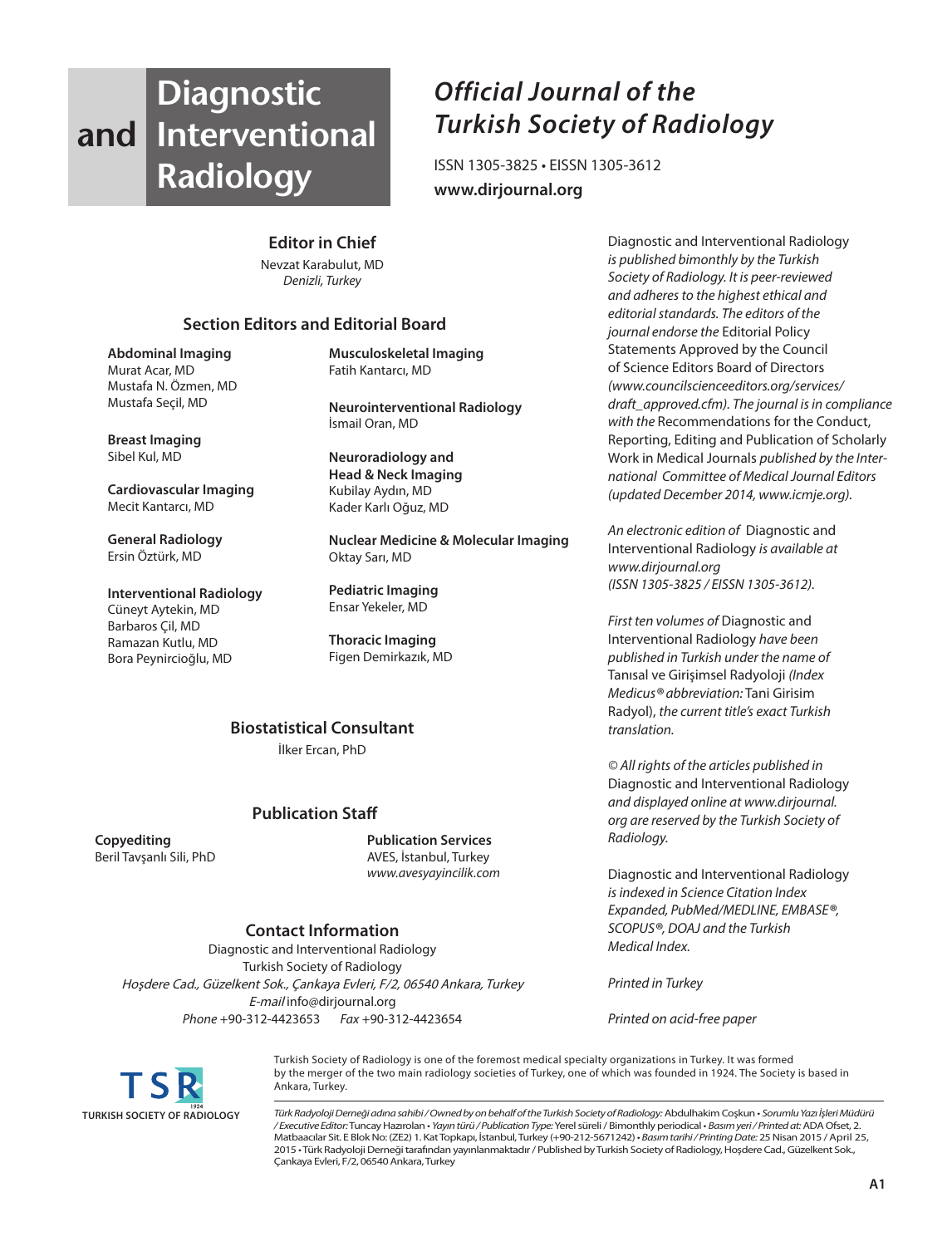### **and Diagnostic Interventional Radiology**

### **Instructions for Authors**

Manuscript submission is online at www.dirjournal.org. Please refer to the detailed Instructions for Authors at www.dirjournal.org and use them as a checklist.

This journal is in compliance with the Recommendations for the Conduct, Reporting, Editing and Publication of Scholarly Work in Medical Journals, as published by the International Committee of Medical Journal Editors (updated December 2014, www.icmje.org).

#### **Scope**

*Diagnostic and Interventional Radiology* is a medium for disseminating scientific information based on research, clinical experience, and observations pertaining to diagnostic and interventional radiology.

• This journal is in compliance with the Recommendations for the Conduct, Reporting, Editing and Publication of Scholarly Work in Medical Journals, as published by the International Committee of Medical Journal Editors (updated December 2014, www.icmje.org). Any clinical trials must be registered as outlined in the ICMJE guidelines.

• For studies reporting diagnostic accuracy, please refer to the Standards for Reporting of Diagnostic Accuracy (STARD) checklist at http://www.stard-statement.org/.

The author(s) MUST sign, scan and submit the Copyright Transfer Form that is assigned to the "Diagnostic and Interventional Radiology" journal at initial submission. Otherwise online or print publication will not be made.

*Fax* +90-312-4423654

#### **Form of manuscript**

Papers must be in English and presented in the following order:

- Title of the manuscript
- Abstract (250 words or less, structured for original articles)
- Text of paper
- Acknowledgements
- Main points
- Conflict of interest disclosure
- References
- Tables (numbered with Arabic numerals; 1, 2, 3, etc.), prepared on separate sheets
- Figure legends (numbered consecutively using Arabic numerals)

Please use appropriate subheadings and arrange your text as follows:

#### **Abstract**

The abstract should contain four sections (for original articles only): Purpose; Methods; Results; Conclusion. Each section should comprise one paragraph, beginning with the name of the section in uppercase letters, followed by a colon: (PURPOSE: We aimed to report examples of ...)

#### **Introduction**

State briefly the nature and purpose of the work, quoting the relevant literature.

#### **Methods**

Include the details of clinical and technical procedures.

*Research ethics standards compliance* All manuscripts dealing with human subjects must contain a statement indicating that the study was approved by the Institutional Review Board or comparable formal research ethics review committee. If none is present at your institution, there should be a statement that the research was

performed according to the Declaration of Helsinki principles (www.wma.net/e/policy/b3.htm). There should also be a statement about whether informed consent was obtained from research subjects.

#### **Results**

Present these clearly, concisely, and without comment.

#### **Discussion**

Explain your results and relate them to those of other authors; define their significance for clinical practice.

#### **Main points**

#### **References**

Only essential references should be cited. If there are six or fewer authors, all should be listed. If there are seven or more, list the first three and then ", et al." the rest. The list should be in order of first appearance in the text. Only numerals should be cited in the text. Journal names should be abbreviated according to MEDLINE (http:// www.ncbi.nlm.nih.gov/journals?itool=sidebar).

#### *Journal article*

1. Hoverman IV, Gentry LO, Jones DW, Guerriero WG. Intrarenal abscess: Report of 14 cases. Arch Int Med 1980; 140:914–916.

#### *Books*

2. Watanabe M, Takeda S, Ikeuchi H. Atlas of arthroscopy. 2nd ed. Tokyo: Igaku Shoin, 1969; 57–59.

3. Hull RD, Hirsh J. Comparative value of tests for the diagnosis of venous thrombosis. In: Bernstein EF, ed. Noninvasive diagnostic techniques in vascular disease. 3rd ed. St. Louis: Mosby, 1985; 779–796.

#### **Tables**

Tables should have a title and footnotes explaining any abbreviation used in that table. Lowercase letters (a, b, c, ...) should be used for referenced footnotes.

#### **Figures**

All figures should be cited in the text and figure parts should be identified by lowercase letters (e.g., Figure 1a). Graphs and drawings are regarded as figures.

#### **Electronic formats**

*Scan resolution:* Scanned line drawings should be digitized with a minimum resolution of 800 dpi relative to the final figure size. For digital halftones, 300 dpi is usually sufficient.

*Color illustrations:* Store color illustrations as RGB (8 bits per channel) in TIF format.

*Vector graphics:* Fonts used in vector graphics must be included. Do not draw with hairlines. The minimum line width is 0.2 mm (i.e., 0.567 pt) relative to the final size. Vector graphics exported from a drawing program should be stored in EPS format; the EPS file must always contain a preview of the figure in TIFF. Suitable drawing programs include Freehand, Illustrator, Corel Draw, and Designer.

#### **Online manuscript submission**

Carefully read the Instructions for Authors to the left. Go to the *Diagnostic and Interventional Radiology* website at www.dirjournal.org.

Click Online Manuscript Submission.

If you are a registered user, enter your username and password. If you are not, register by clicking New User. Fill in the form and click Send. Define your username and password. When Author Center opens, enter New Submission. From this point on, follow the steps by clicking on the Next button. Select manuscript category (neuroradiology, abdominal imaging, etc.) and type (original article, review, etc.).

Enter affiliation, city, and country data (do not abbreviate institutional names). Enter author data. Full names of the authors should be given, an e-mail address must be provided, and corresponding author should be identified.

Enter the manuscript title.

Enter the abstract (it should be structured in all Manuscripts, except letter, review, technical note, and pictorial essay).

Enter the key words.

Enter a cover letter.

Upload your manuscript in the following manner:

Name your manuscript, which must be a Word document, as "text". This document should contain, in an orderly fashion, the main text (without any author or affiliation information), references, tables on separate pages, and figure legends. Search for your manuscript document by using the Browse button. After selecting the document, click the Upload button. Upload the figures. Every figure part should be properly named as separate files (e.g., "Figure\_1a"), browsed as explained above, and separately uploaded. Drawings and graphs are regarded as figures.

After all has been uploaded, click the Send Manuscript button. If you do not click this button, you may visit later to complete the manuscript submission. Your incomplete submission will be saved for later completion.

A signed and scanned version of the Copyright Transfer Form must be submitted for each manuscript through the manuscript submission and evaluation system during the initial submission process. Your submission will not be processed unless the form is received by the editorial office.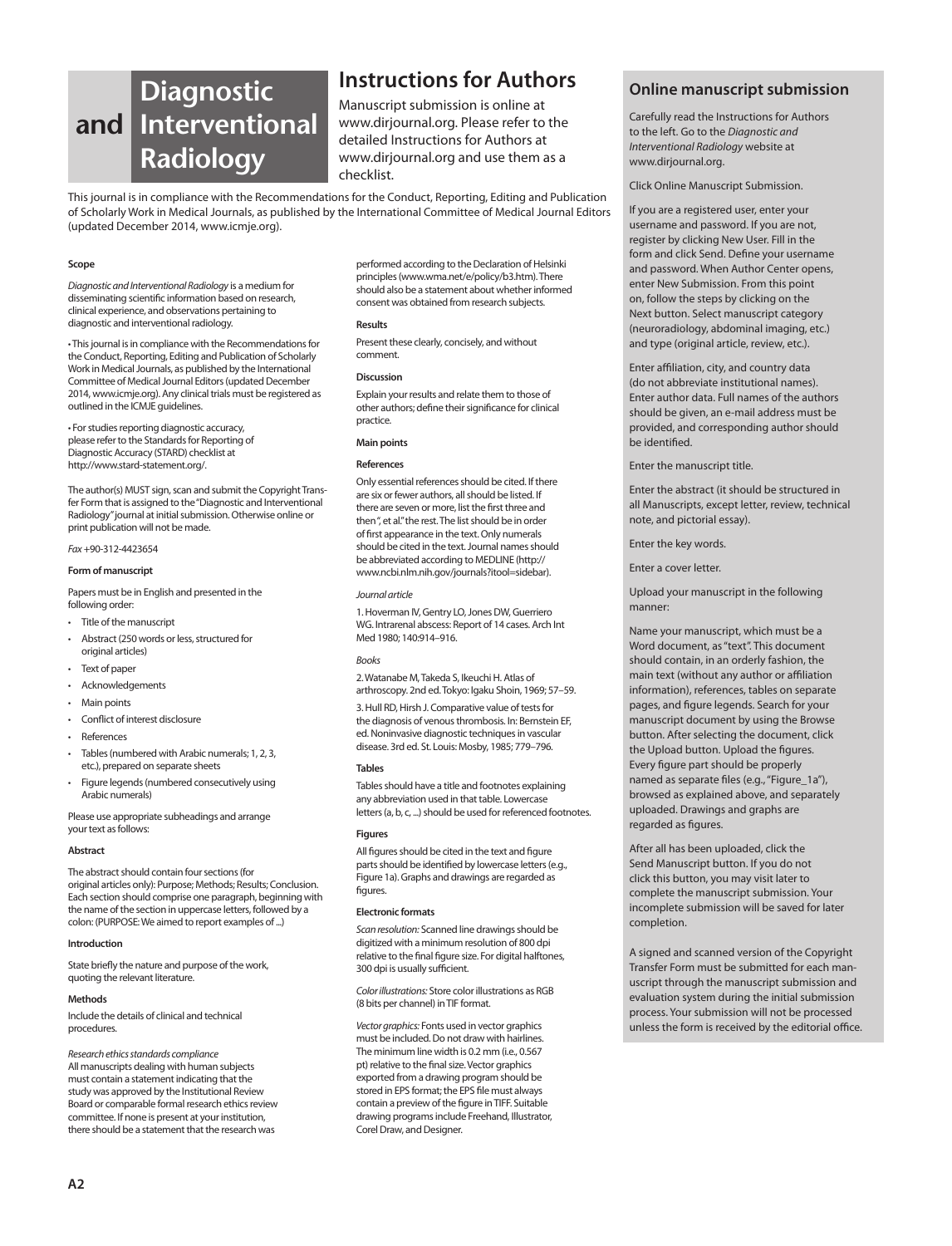# **and Interventional Diagnostic Radiology**

**269** Editorial. **Gadolinium deposition in the brain: another concern regarding gadolinium-based contrast agents.** *N. Karabulut*

#### **ABDOMINAL IMAGING**

- **271** Original article. **Multiparametric MRI guidance in first-time prostate biopsies: what is the real benefit?** *Ö. Acar, T. Esen, B. Çolakoğlu, M. Vural, A. Onay, Y. Sağlıcan, B. Türkbey, İ. Rozanes*
- **277** Review. **Sex cord-stromal tumors of the ovary: a comprehensive review and update for radiologists.** *M. Horta, T. M. Cunha*

#### **BREAST IMAGING**

**287** Original article. **Can unenhanced breast MRI be used to decrease negative biopsy rates?** *S. Kul, Ş. Oğuz, İ. Eyüboğlu, Ö. Kömürcüoğlu*

#### **CHEST IMAGING**

- **293** Review. **Imaging the posterior mediastinum: a multimodality approach.** *M. Occhipinti, B. H. Heidinger, E. Franquet, R. L. Eisenberg, A. A. Bankier*
- **307** Review. **The role of computed tomography in the diagnosis of acute and chronic pulmonary embolism.** *H. Doğan, A. de Roos, J. Geleijins, M. V. Huisman, L. J. M. Kroft*

#### **CONTRAST MEDIA**

**317** Original article. *In vivo* **nephroprotective efficacy of propolis against contrast-induced nephropathy.** *M. Baykara, S. Silici, M. Özçelik, O. Güler, N. Erdoğan, M. Bilgen*

#### **GENERAL RADIOLOGY**

**322** Original article. **The fate of abstracts presented at Turkish national radiology congresses in 2010-2012.** *M. Beker-Acay, N. Fidan, E. Unlu, A. Katirag, H. Ulker, A. Acay, A. Yucel*

**Volume 21 • Issue 4 • July–August2015**

www.dirjournal.org

# **Contents**

#### **INTERVENTIONAL RADIOLOGY**

- **327** Original article. **Blunt splenic injury: are early adverse events related to trauma, nonoperative management, or surgery?** *J. Frandon, M. Rodiere, C. Arvieux, A. Vendrell, B. Boussat, C. Sengel, C. Broux, I. Bricault, G. Ferretti, F. Thony*
- **334** Technical note. **Iliorenal periscope graft to maintain blood flow to accessory renal artery.** *M. Canyigit, M. Hidiroglu, E. Uguz, H. Cetin*
- **338** Technical note. **Using 3D printed models for planning and guidance during endovascular intervention: a technical advance.** *M. W. Itagaki*

#### **MUSCULOSKELETAL IMAGING**

**342** Original article. **Increased 99mTc MDP activity in the costovertebral and costotransverse joints on SPECT-CT: is it predictive of associated back pain or response to percutaneous treatment?** *J. T. Verdoorn, V. T. Lehman, F. E. Diehn, T. P. Maus*

#### **NEURORADIOLOGY**

**348** Original article. **Simple quantitative measurement based on DWI to objectively judge DWI-FLAIR mismatch in a canine stroke model.** *S. Liu, X. Xu, Q. Cheng, Q. Zu, S. Lu, J. Yu, X. Liu, B. Wang, G. Teng, H. Shi*

#### **PEDIATRIC RADIOLOGY**

**355** Review. **Imaging patterns of fatty liver in pediatric patients.** *H. N. Özcan, B. Oğuz, M. Haliloğlu, D. Orhan, M. Karçaaltıncaba*

*Full text of these articles can be accessed online at www.dirjournal.org or through PubMed (www.pubmed.org).*